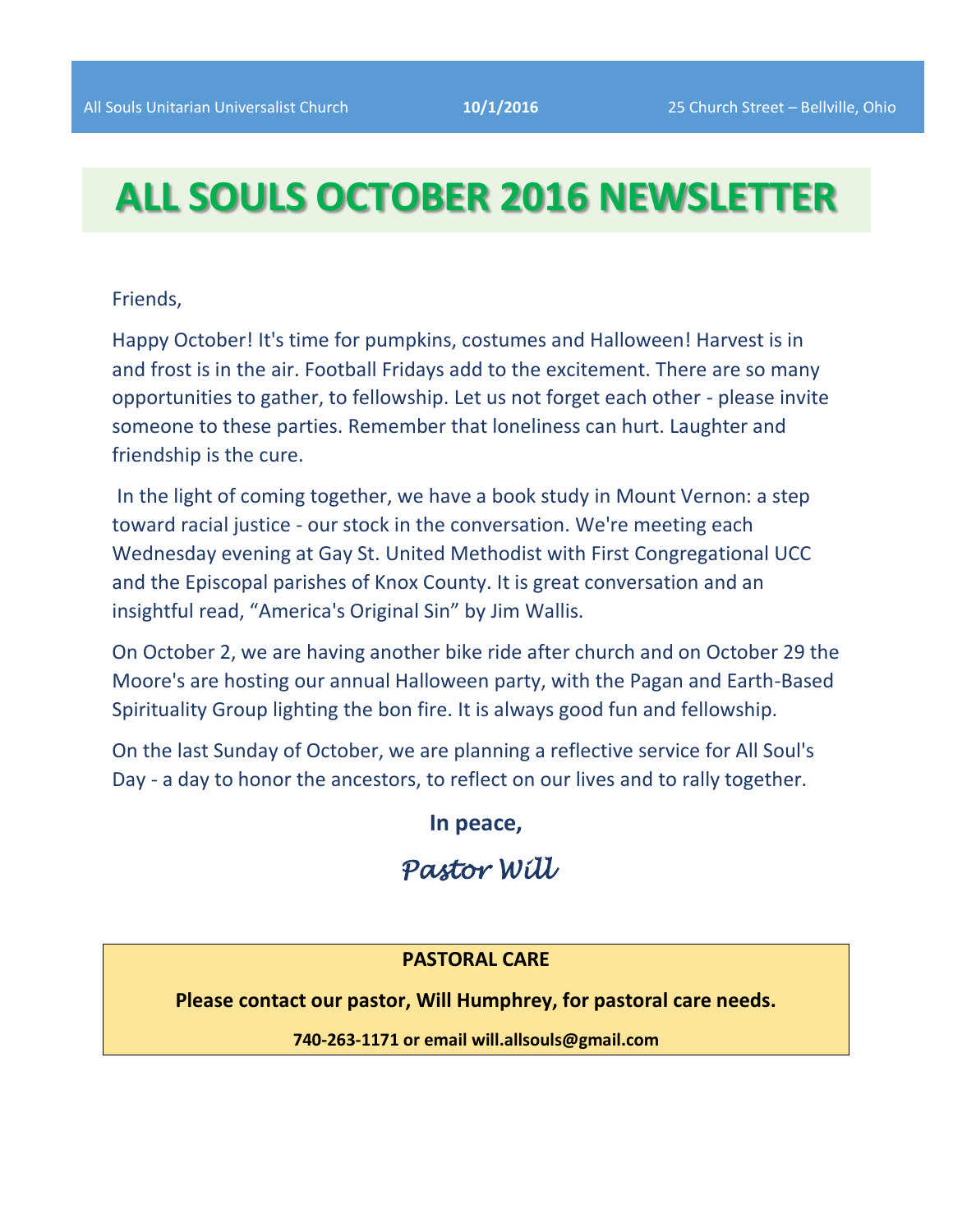# *MESSAGES FROM THE BOARD*

**…from Jay Gilbert, Vice President**

# **"Questions for Your Answers"**

Think about attending "Questions for Your Answers" on Wednesday, October 26 @ 10:00 am at Bob Evans on Hanley Rd. in Mansfield. There was a suggestion that this has become an all-male group – wrong! It's a fun gathering that meets once a month. Be sure to be there...otherwise, we'll talk about you!



**...from Irene Maginniss, Secretary**

## **The Stained Glass Windows of All Souls Have a History!**

Things I like about being in All Souls UU Church on Sunday mornings... There are always beautiful stained glass windows to catch your gaze. The Garber Family has been a part of our church circa 1887. Lewis & Mary Garber married in 1856 and had 7 children. He was one of the stone masons when All Souls was built and also did half the town hall, which is still next door. Mike Garber is the great great grandson of Lewis. Ask more about our history! It's fascinating! In 3 years All Souls will celebrate its 125 year anniversary! Ask Mike about being a part of our Renovation Committee.

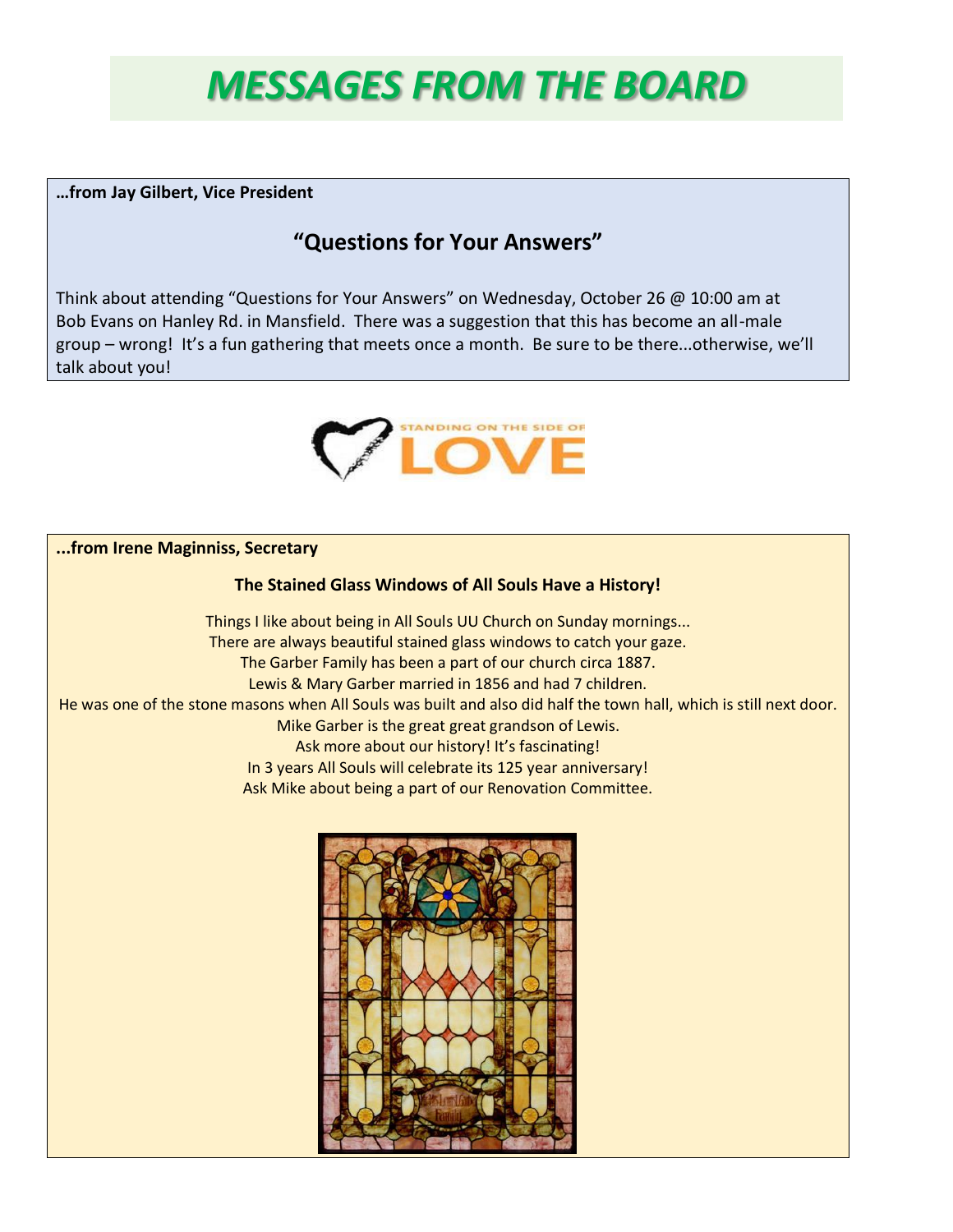|  |  |  | from Joanne Gillum, Treasurer |
|--|--|--|-------------------------------|
|--|--|--|-------------------------------|

| <b>AUGUST TREASURER'S REPORT</b>     | <b>Average</b><br><b>Attendance: 53</b> |          |  |
|--------------------------------------|-----------------------------------------|----------|--|
|                                      | <b>AUGUST</b>                           | $Y-T-D$  |  |
| <b>INCOME</b>                        |                                         |          |  |
| <b>Pledges</b>                       | 2,012.00                                | 5,901.00 |  |
| <b>Offerings</b>                     | 408.50                                  | 642.50   |  |
| <b>Kenya Coin Collection</b>         | 37.59                                   | 146.09   |  |
| <b>Rummage Sale</b>                  | .00                                     | 26.03    |  |
| <b>Recycle</b>                       | 0.00                                    | 0.00     |  |
| <b>Maintenance Fund</b>              | 0.00                                    | 0.00     |  |
| <b>Fundraising Expenses Account</b>  | 0.00                                    | 0.00     |  |
| <b>Sanctuary Renovation Fund</b>     | 50.00                                   | 75.00    |  |
| <b>Minister's Discretionary Fund</b> | 0.00                                    | 0.00     |  |
| <b>Other</b>                         | $-99.87$                                | .25      |  |
| <b>TOTAL</b>                         | 2,408.22*                               | 6,790.87 |  |
| <b>EXPENSES</b>                      | 3,053.45**                              | 6,461.20 |  |
| <b>DIFFERENCE</b>                    | $-645.23$                               | 329.67   |  |

**\*A monthly income of \$3,759.46 is required in order to meet annual expenses of \$45,113.50.**

**\*\*Expenses Other than "Usual": Service Contracts - \$290.00 Checks - \$108.78 Palm Park - \$45.00**

# **AUGUST PLEDGE REPORT**

| <b>Total Units</b>     | 31            |          |  |
|------------------------|---------------|----------|--|
| <b>Total Pledges</b>   | 27            |          |  |
|                        | <b>AUGUST</b> | $Y-T-D$  |  |
| <b>Amount Pledged</b>  | 2,209.00      | 5,699.00 |  |
| <b>Amount Received</b> | 2,012.00      | 6,301.00 |  |
| <b>VARIANCE</b>        | $-197.00$     | 602.00   |  |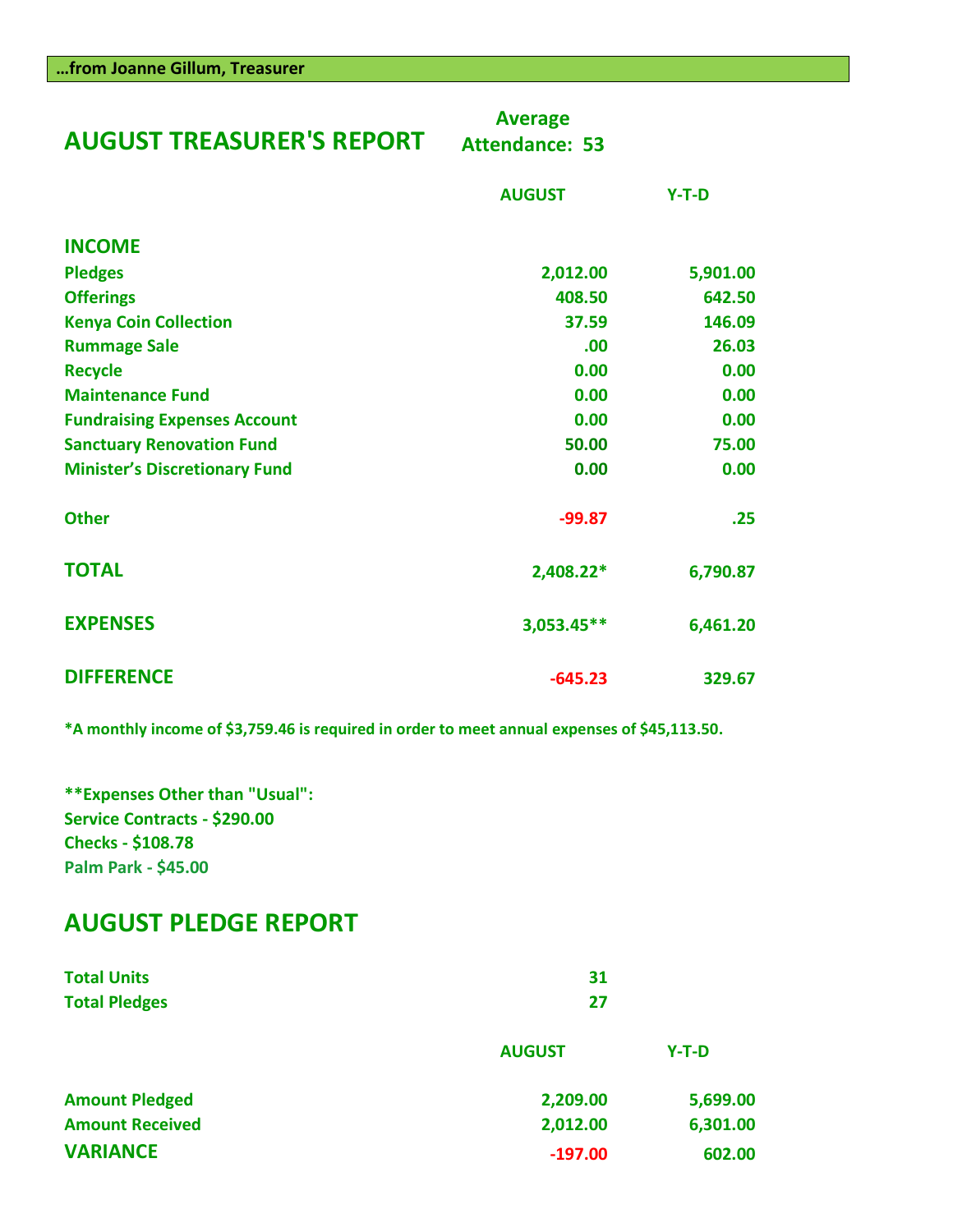# **STAINED GLASS UNDERGROUND RAILROAD QUILT CODE PATTERNS**

**The Sun Catchers are 6"x6" and are on display at the church. All are available in a variety of colors and are \$25.00.**



**TOP L-R: Tumbling Blocks, Log Cabin, Star BOTTOM L-R: Flying Geese, Bear Paw**

**Hidden messages in the Sampler Quilt patterns were memorized for clues and directions for the future journey on the Underground Railroad. Quilts were folded and draped over a porch railing, window sill or picket fence to be aired out along the Underground Railroad route. The hidden messages aided the runaway slaves on their journey with visual communications.**

**\*\*\*\*\*\*\*\*\*\*\*\*\*\*\*\*\*\*\*\*\*\*\*\*\*\*\*\*\*\*\*\*\*\*\*\*\*\*\*\*\*\*\*\*\*\*\*\*\*\*\*\*\*\*\*\*\*\*\*\*\*\*\*\*\*\*\*\*\*\*\*\*\*\*\*\*\*\*\*\*\*\*\*\*\*\*\*\*\*\*\* All Souls will have a table selling Sun Catchers and Fused Glass Pendants at the Wooster Unitarian Universalist Church Craft Show on Saturday, October 22 from 9:00 am – 4:00 pm. The address is 3186 Burbank Rd. in Wooster.**

# **...from Art O'Leary, Social Justice/Social Action Trustee**

Dear All Souls Members and Friends,

Not much to report this month. I attended the Mosque during Eid. Carter was back temporarily, so it was good to see him. The Bellville Street Fair went well. I was only told once that I was going to hell. I was restrained and said we would just have to disagree about that. Members who spent time at the booth felt it was good to have presence. We were right across from Citichurch and next to Richland Pregnancy Services (a pro-life group). I'm not sure if that was a good spot or not, but definitely a little ironic.

Before you get to see this, the big events will have happened. Saturday the 24th is the FaCT meeting at 1:30 pm, and Sunday the 25<sup>th</sup>, after church, we will have an organizational meeting for our Black Lives Matter effort.

On Thursday, October 6 @ 7:00 pm, we will have a "brain storming meeting" for the Café Q project at the church.

Enjoy this beautiful early fall weather!

**Peace,**

*Art*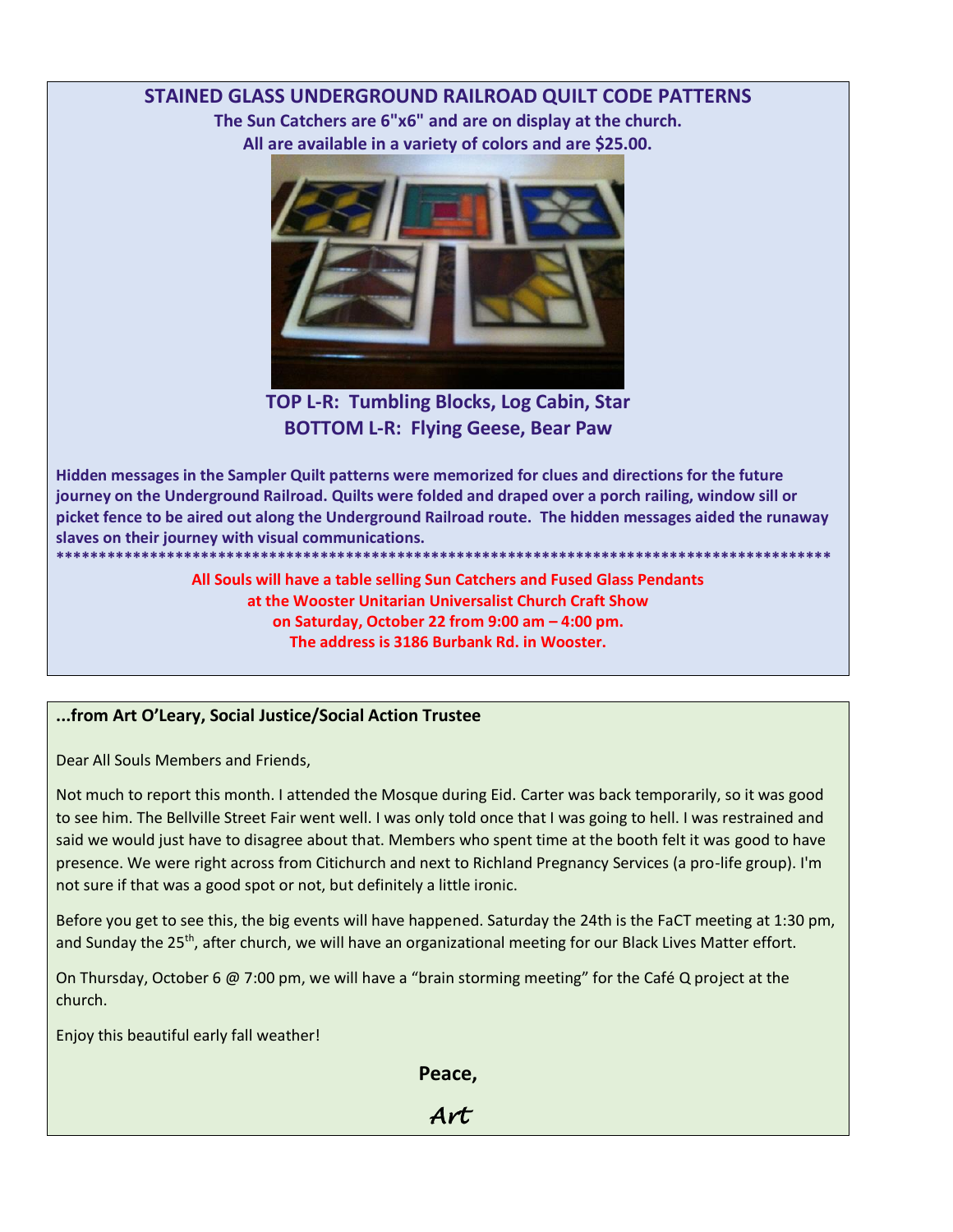## **…from Chuck Rhodes, Building & Maintenance Trustee**

The month of September was spent preparing for the Bellville Street Fair. The church was used by the Fair Queen Committee for the selection of the Fair Queen and for their presentation on stage. Maintenance assisted in setting up the All Souls table in the Merchant's Tent.

On September 22, the Leek Pipe Organ Company from Sandusky performed the annual maintenance and tuning of the church organ. The report states that everything is in good working order and no concerns were noted.

On September 24, All Souls hosted the FaCT organization for a training session in the morning and a regular meeting in the afternoon. Their focus is on fracking.

The Fall Work Day will be on Saturday, October 8, from 8:30 am – Noon. Coffee, tea and donuts will be available for participants. A Work Day sign-up sheet is being circulated listing the various projects. If there is something you really want to work on, and it is not on the list, don't let that stop you. Just let me know. Also, if you will not be available that day, yet want to work on a project at another time, arrangements can be made.

## **CHURCH RENTAL/USE**

October 22 - Wedding

## **...from Bruce Kilgore, Fellowship Trustee**

Rather than giving out candy this year, Marqua and I will be making apple donuts to give to the Trick-or-Treaters on Thursday, October 27. I will be passing around a sign-up sheet for ingredients soon.



All Souls' Annual Halloween Party is Sunday, October 30. Wear your costume to church, and please bring a covered dish for the potluck following the service.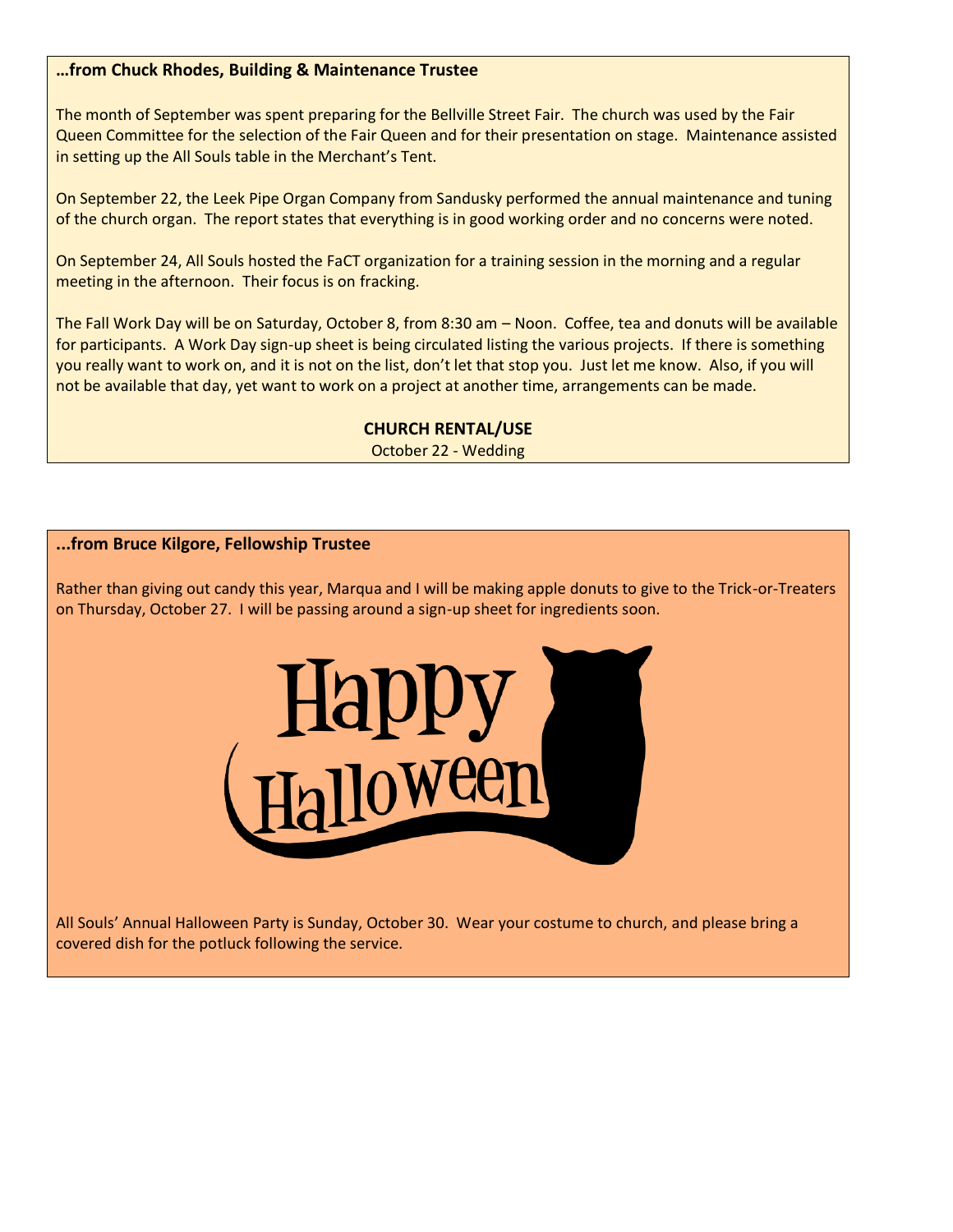#### **...from Liz Hansen, Religious Education Trustee**

Oprah Winfrey's "Belief" series for the Adult Education class will continue on October 2, 9 & 23. "Belief" is the exploration of humankind's ongoing search to connect with something greater than ourselves. "Belief" invites viewers to witness some of the world's most fascinating religious and spiritual journeys through the eyes of believers. "My confidence comes from knowing there is a force, a power greater than myself, that I am a part of and is also a part of me." What do you believe?



 With the kids going back to school, we'll be starting up our youth Religious Education classes soon. We'll be using a curriculum developed by Tirrell & Richard Kimball. Tirrell was formerly the Director of Religious Education at a UU church. They have created and published many classes for both youth and adults. From the class description: "*Celebrating Rainforests* speaks to the UU 7th principle. Our fragile planet calls us to help children honor and care for it. This program is one answer to the call, and gives children a way to connect to our Earth and be empowered to help make a difference.

 This is not a study of rainforests. Instead, it is celebration of this important part of our planet. The children will join together to learn more about and celebrate tropical rainforests through many experiences, as they explore rainforest animals, plant life, people, resources, and ways they can help. Included are stories, special songs, discussions, meditation, and a variety of hands-on activities.

 Some experiences are a rainforest tasting party, exploring ways to help the environment and rainforests, making rainforest T-shirts, creating a rainforest, and more. A major part of the program is a special social action project to help preserve rainforests. The program ends with a celebration of words and music. *Celebrating Rainforests* is for ages five through middle school."

Sometime this fall, for Adult Education, we'll be reading and working through the book "From Age-Ing to Sage-Ing: A Revolutionary Approach to Growing Older" by Rabbi Zalman Schachter-Shalomi & Ronald Miller. The book is \$7.00 and is the 2014 edition. They are available for purchase in the Fellowship Hall.



From Amazon: "Over two decades ago, beloved and respected Rabbi Zalman Schachter-Shalomi felt an uneasiness. He was growing older, and fears about death and infirmity were haunting him. So he decided to embark on a mission to get to the bottom of his fears. Through a series of events that included a vision quest in a secluded cabin and studying with Sufi masters, Buddhist teachers and Native-American shamans, Reb Zalman found a way to turn aging into the most meaningful and joyous time in his life. In this inspiring and informative guide, Reb Zalman shares his wisdom and experience with readers. He shows readers how to create an aging process for themselves that is full of adventure, passion, mystery, and fulfillment, rather than anxiety. Using scientific research - both neurological and psychological - Reb Zalman offers techniques that will expand horizons beyond the narrow view of "the present" into a grand and enduring eternity. By harnessing the power of the spirit, as well as explaining exactly how to become a sage in their own community, he gives readers a helpful and moving way to use their own experiences to nurture, heal, and perhaps even save a younger generation from the prison of how we typically regard aging."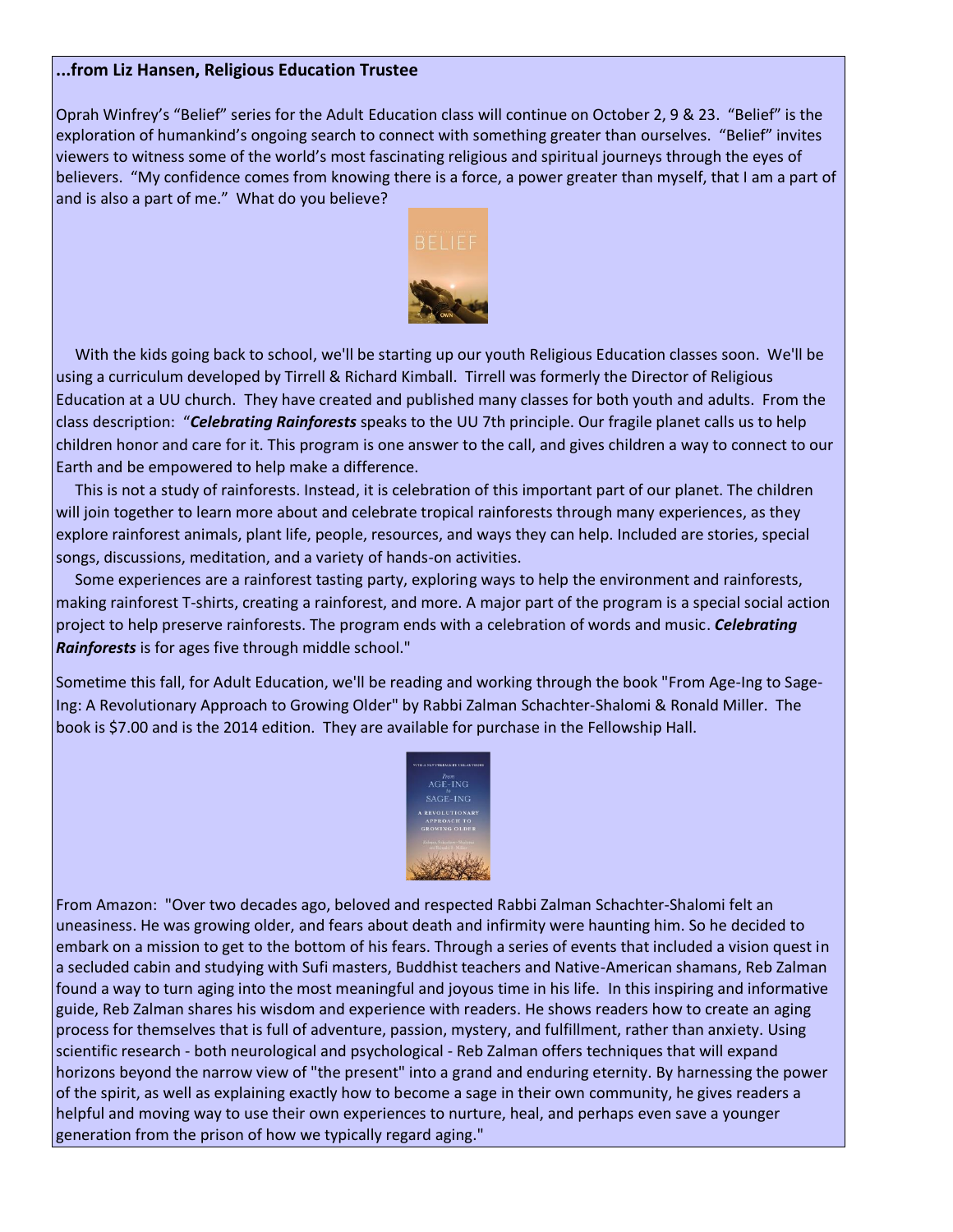#### **...from Karen Gotter, Pastoral Care Trustee**

I'm sure many of you have noticed that Bruce Kilgore has had some health issues lately and, unfortunately, he's spent time in and out of the hospital over the last few weeks. Please keep him and the family in your thoughts. But as a bit of good news, Analyssa has come back from her adventures out West!

Sue Mizer was back at church September 18<sup>th</sup> and is progressing pretty confidently from her strokes. It was so good to see her after such a serious diagnosis, and she and Dennis both are to be commended and congratulated for the hard work they've put into getting Sue back on her feet.

The Bellville World's Fair brought some good news! First, Nula Hansen won several blue ribbons for the beautiful organic produce she worked hard to grow this year. And she donated some of her goods to the church table, where we also won the blue ribbon for the group contest. At the fair, Hayley Young stopped by the church's table in the Merchant's Tent, and reported that everything is going swimmingly with the new baby. She'll be back to see us soon!

We also had the opportunity to reconnect with Beth Switzer and Pam Markus, who is on the mend after surgery. They said they miss attending, and both send their greetings to everyone at church - and we told them we would definitely be thinking of them, too, and hope to see them back someday! Work schedules keep them away on Sundays, but this is one of those instances where invitations to our other activities that take place during the rest of the week may be a good alternative.

Sandy Macpherson was scheduled for yet another surgery September 19<sup>th</sup>. She won't be able to put any pressure on her ankle for the next two months, so it sounds like she and LD could use some support! She is also sorry to say that because of the restrictions, she is doubtful that she'll be able to come to church over this recovery period, so it would be nice to let her know that she is missed, and see if there's anything (other than lots of patience!) that she and LD need.

A regularly scheduled visitation time has been set up for the second Sunday of the month to go see Ruth Moody at her home. She has other people scheduled for the rest of the days of each month, but her daughters thought people from church would enjoy the chance to catch up with her and vice versa. We are being asked to check and make sure she's had something to eat that day and to be sure she took her medications. Mostly, though, it's a chance to help keep her spirits up and have some company! Please let me (Karen Gotter) know if you are interested in coming along for the visit.

After having lost two family members rather unexpectedly this past month, I want to encourage our congregation to think of our other members and friends who have lost loved ones recently. Unfortunately, there have been several deaths this year, and whether it is due to illness, age, drugs or accidents, the loss and shared pain of the survivors is what they have in common. Keep these people in your hearts, and remember to cherish the present and the time that we have with each other.

Please let Karen Gotter or Will Humphrey know when you have needs that the Pastoral Care team can address! Speaking of the team, we will be meeting Thursday, October 13, at 7 pm, to work on improving our status as a team. If you think you'd like to participate in pastoral care work, please let us know!

Finally, if you're interested, we'll try to have another bike ride on the first Sunday of October. The weather should still be cooperative, so I say that we keep going with these until it shuts us down!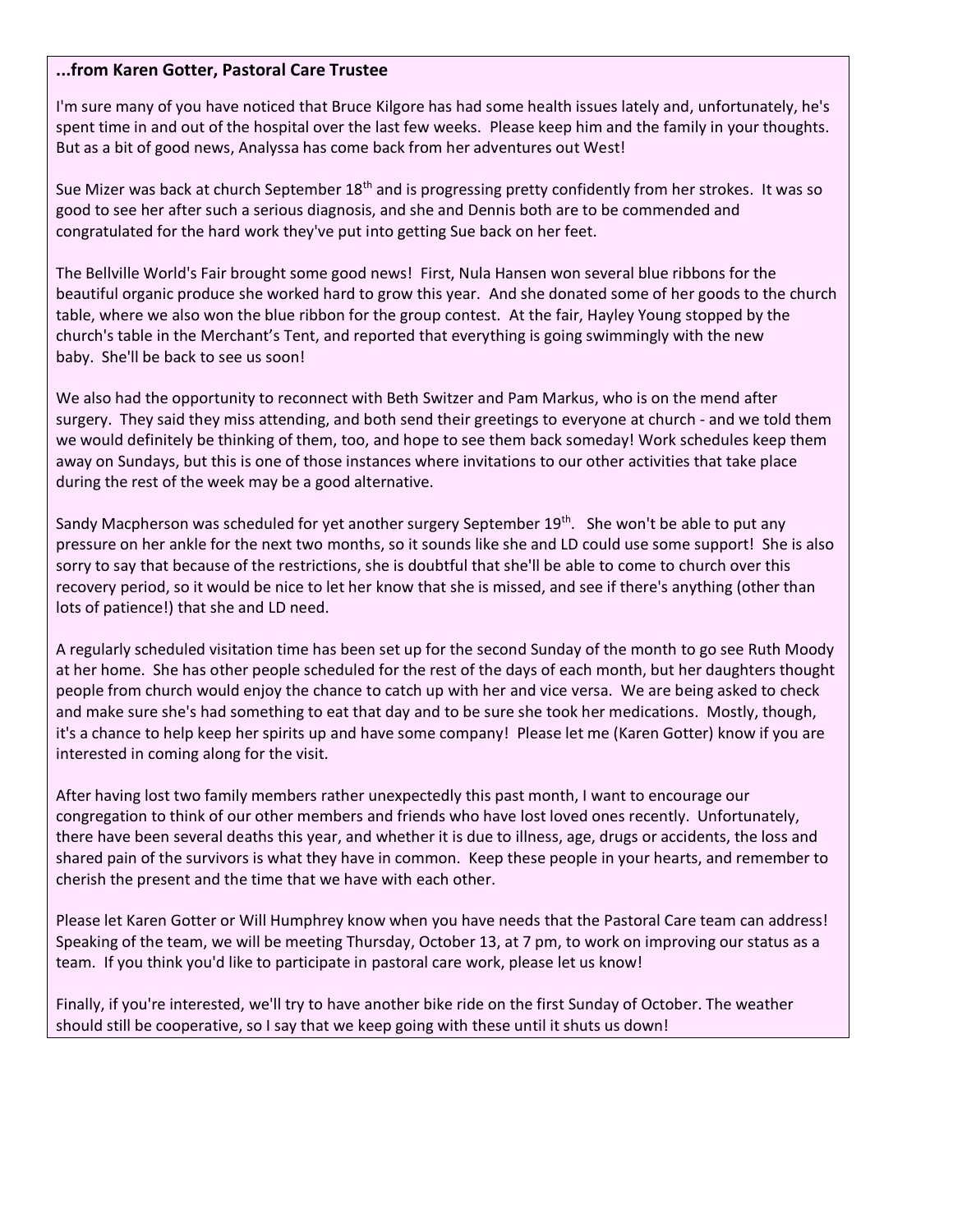#### **…from Brian Moore, Pulpit & Worship Trustee**

# **Greetings from the Pulpit Chair**

Well, it was hard for me not to pass up the opportunity to focus a bit on politics, as this may be my last newsletter you will read before a very important upcoming election on November 8. This election is not about Republican vs. Democrat, or Liberal vs. Conservative, or Right-Wing vs. Left-Wing. It's always about Aristocracy vs. Democracy!! And for me, it also reminds me as to what does it mean to be a decent and honest person. I believe there is good in almost everyone, but I hold disdain for bullies, liars, blowhards, braggarts, and cheats. As well as someone who would be disrespectful to the disabled, women, African Americans, Muslims, Mexicans, Jews, Gays, Veterans, etc. etc., etc. As a Unitarian Universalist, I do my best to honor the first principle. "The inherent worth and dignity of every person." And as I do my best to be a decent human being, I believe that you do not do the following: Mock or disparage people. Lie! Or make claims that are not true. You do not insinuate things about people and you do not ban people who practice their religion, which is a direct violation of the U.S. Constitution. You do not score women based on their looks, and you don't encourage crowds to commit acts of violence against people exercising their first amendment right. You don't encourage people to hack other people's emails. And did I happen to mention, you don't lie? I would think we all can agree that the above mentioned basically takes a piss on human decency.

We can debate the impact of minimum wage hike, the best approach to healthcare, the effectiveness and constitutionality of gun regulation proposal, and a great many other things; but, human decency isn't on my list of debatable topics anymore, and never should have been to begin with. What is important to me is what I teach my own children. They're adults now and must decide for themselves who they are going to be, but I still believe it is my responsibility to be someone worthy of their respect.

I have never been wildly successful and have failed at times of being a decent human being. But, I do my best to demonstrate the importance of honesty and compassion for others. I don't always live up to my own standards, but I have them, which means I'm painfully aware of the times I fall short of them. It also means when I go to the polls, I can recognize a candidate who has no standards at all when I see one. I don't have to read a news report or fact check claims made by others. I can read transcripts of talks and interviews. I can watch videos of them in action. I can read childish tweets, I can watch live as they display absolute disdain for anything requiring humility, compassion, or scholarship. Please exercise your right and freedom to vote on November 8, and Good Luck with being a decent human being.

# **October Pulpit Schedule**

# **October 2**

**Speaker**: Reed Richmond

**Title**: "Why Science Should 'Trump' Religion and Why That Matters in Politics"

**Topic**: Drawing on the UU 7th principle, Reed Richmond will talk about why an understanding of science is important, and what are the potential consequences when the people in charge don't understand it.

**Leader**: Teasha Sargent **Music**: Ayesha Manley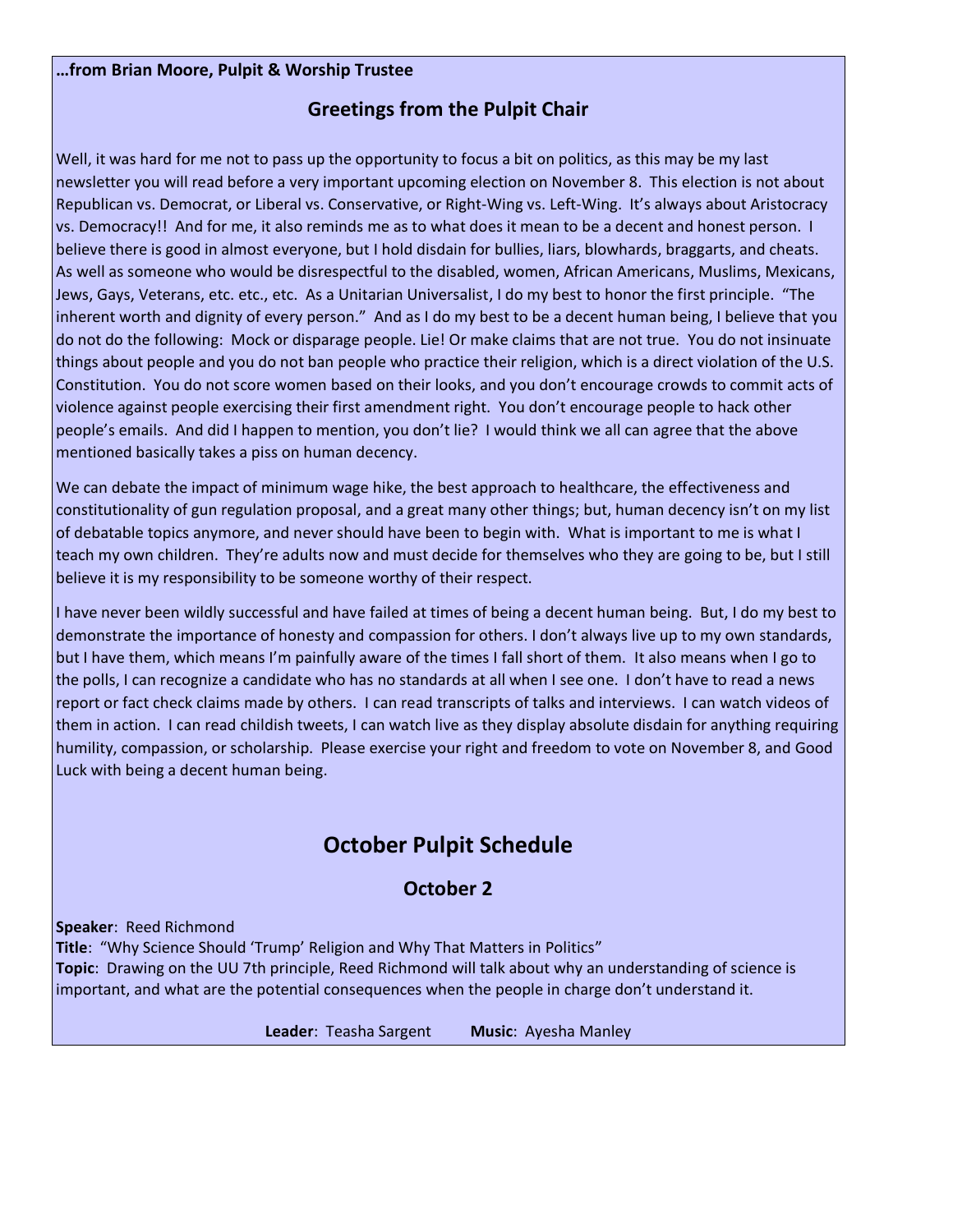# **...Pulpit & Worship cont. October 9 Speaker**: Dr. Walter Kania **Title**: "On Finding Meaning and Purpose" **Topic**: We all travel through marked stages of life. Gail Sheehy calls them "Passages". Is there a stage, a time, or a Passage in life where meaning and purpose come from what we do? Or does meaning and purpose simply manifest in the awareness of who we are? Is there a path to travel whereby we actually discover and realize the meaning and purpose of life? **Leader**: Glenn Myers **Music**: Ayesha Manley **Please Note: All Souls Adopt a Highway Clean-Up and Recycling Collection Day October 16 Speaker**: Rev. Elaine Strawn **Title**: "That Darned First Principle" **Topic:** Are we REALLY welcoming to everyone? What about the needs of the congregation as a whole? Where do the lines and the compromises lie? **Leader**: Brian Moore **Music**: Trio Alla Breve **October 23 Speaker:** Michael Anderson **Title**: "Wicca- The Grand Old Religion Coming of Age" **Topic**: A brief overview of the history and development of modern day Wicca covering basic tenants, worldview or theology. What is attracting so many to this growing religion in America? How can we better understand the Pagans among us who have found a welcoming home within our UU congregations? In keeping with Unitarian Universalism's respect for religious diversity, we will explore this ancient and modern spiritual expression. **Leader**: Bruce Kilgore **Music**: Trio Alla Breve **Saturday, October 29 Earth Based Pagan Fire Lighting Ceremony and Drum Circle @ 6:00 pm, followed by Annual Halloween Barn Party at Jacqueline & Brian Moore's @ 7:00 pm. October 30 Speaker:** Pastor William Humphrey **Title**: "All Souls Day" **Topic**: All Souls Day: A look at the ancestors, martyrs, and passed loved ones and the recognition of how our paths have been shaped by those who came before. **Leader**: Karen Gotter **Music**: Ayesha Manley **Please Note: Kenya Coin Collection and Potluck**



**Peace, Love and Namaste to All Souls**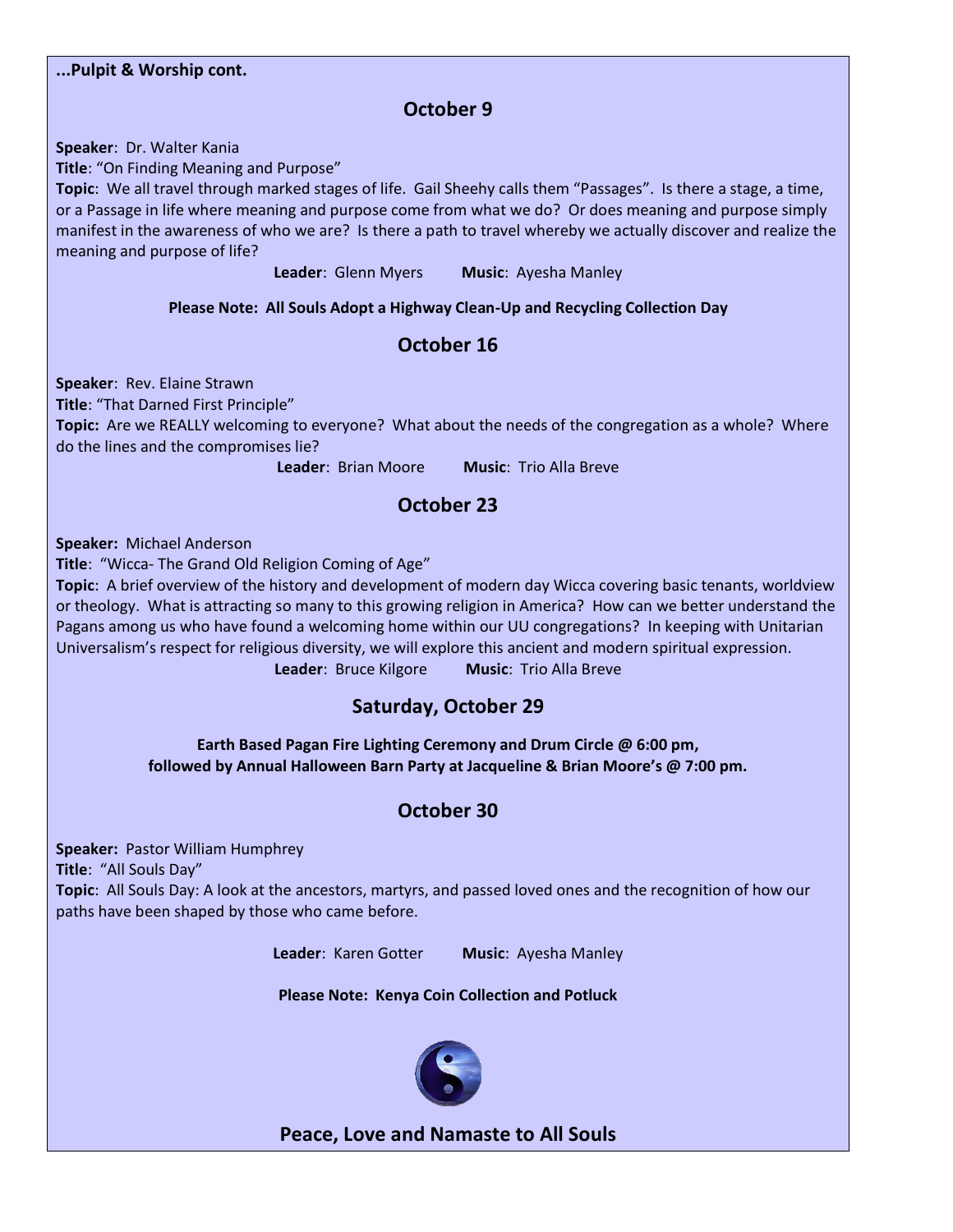# **Living Lotus Zen Sangha October Schedule**

# **BOOK STUDY DISCUSSION**

**Monday, October 10: 6:00pm - 7:00 pm \*Please Note Time Change\* Relax, It's Just Coffee - 105 N. Main St., Mansfield, OH**

**Suggested Selections to Have Read before Discussion "THE GATELESS BARRIER"** - "Case #16 – "Yun-men: The Sound of the Bell" **"THE HIDDEN LAMP" –** TBA

**NEED NOT TO HAVE ATTENDED PREVIOUS SESSIONS TO jump in!**



## **ZEN SITTING & SERVICE**

**Monday, October 24 @ 6:30 pm – 8:30 pm at All Souls Unitarian Universalist Church**

Everyone is welcome to practice with us! No previous meditation experience necessary.

The church is opened at 6:00 p.m. Please enter from the side door. We sit upstairs. Loaner meditation cushions (Zafus & Zabutons) are available, as well as pews.

#### **Schedule**

6:00pm-6:30pm – Church Opened – Fellowship and Introduction to Meditation for Beginners 6:30pm-6:50pm - Zazen (Sitting Meditation) 6:50pm-7:00pm - Kinhin (Walking Meditation) 7:00pm-7:20pm - Zazen – (Second Period of Zazen) 7:20pm-7:30pm - Liturgy – Heart Sutra, Chanting and Prostrations 7:30pm-8:00pm – Sangha Discussion & Business

> Brief Beginner's guide to Zazen & Kinhin: [http://global.sotozen-net.or.jp/eng/practice/zazen/howto/index.html](http://l.facebook.com/?u=http%3A%2F%2Fglobal.sotozen-net.or.jp%2Feng%2Fpractice%2Fzazen%2Fhowto%2Findex.html&e=ATOXqawJM1--9N9v8oPw8oyhjopfFmZVyt2JFfRZL-qFiiYq8uBExuSIEUOSpg)



Jacqueline Moore

<https://sites.google.com/site/livinglotuszensangha/>

<https://www.facebook.com/livinglotuszen/>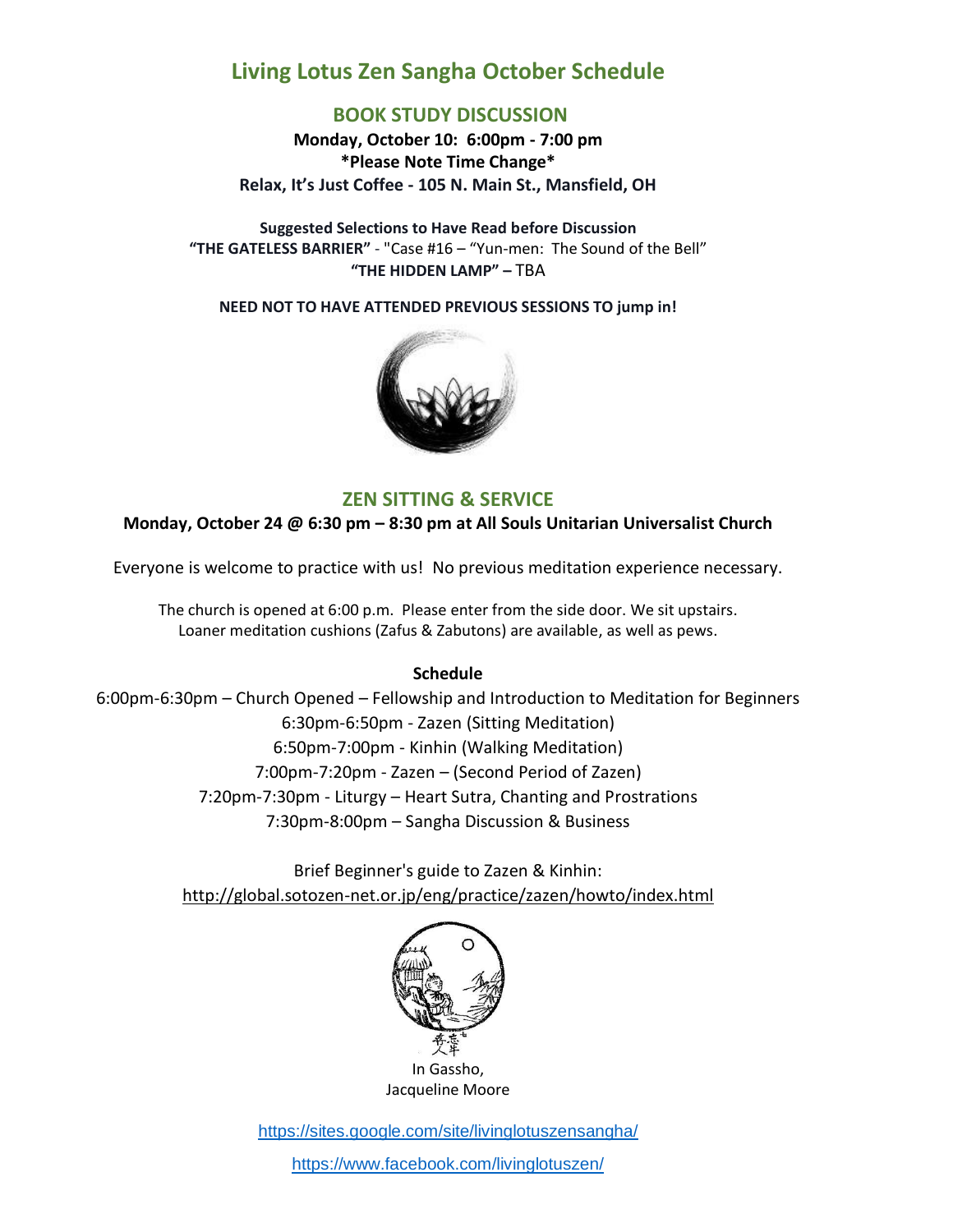## **LIVING LOTUS FALL DAY-LONG RETRET (ZAZENKAI)**

**Saturday, October 1 9:30 am – 3:30 pm**

#### **Ohio Zen Farm – 8791 James Rd., Wooster, OH 44691**

A mini-retreat (Zazenkai) is an opportunity for intensive focus and deepening of practice, centered around alternating periods of Sitting Meditation (Zazan) and Walking Meditation (Kinhin), services and talks.

#### **Participants Are Asked to Bring**

\$10-\$15 donation (to cover the site fee) Potluck dish to share for potluck lunch (electric and refrigerator are available on site) Spare copy of a favorite inspirational book to exchange Favorite quote from selected book

A limited number of loaner meditation cushions (Zafus & Zabutons) will be available in the zendo on site, as well as some folding chairs.

#### **The Great Silence**

Part of a Zen retreat is to maintain "The Great Silence". This means to abstain from all talking (outside of discussion periods and chanting) and unnecessary communication with other retreat participants. This allows participants to maintain and support their focus on their practice. As such, all participants are asked to maintain the Great Silence during the day.

#### **Directions & Carpooling**

The site is very rural. Please use a trusted GPS app (there is a decent cell signal) to make sure of your way. Once at the address, be aware the facility is a few miles deep into the property. On arrival, **follow the posted signs to the retreat hall.** Please drive carefully, as sometimes cows will make it over the neighboring fence and roam free. Carpooling for any interested - meet at Jackie Moore's home: 3072 S.R. 430, Mansfield, OH

**Caravan will leave at 8:15 am sharp.**

#### **Arriving Late/Leaving Early**

Understanding all are householders and not monastics, participants who have time constraints are welcome to arrive late or leave early as needed. If you must do so, please be mindful of trying to minimize disruption to others around the schedule. All are encouraged to try to attend the full day, if possible, to get the most benefit.

#### **Zazenkai Schedule**

9:00 am – 9:30 am – Site Open & Orientation 9:30 am (Zendo) – Zazen – Begin Great Silence 9:50 am - Kinhin 10:00 am – Zazen 10:25 am (Rear Building) – Discussion – Sharing of Quotes 11:00 am (Zendo) – Zazen 11:30 am – Kinhin 11:40 am – Zazen Noon – Noon Service 12:15 pm (Rear Building) – Silent Lunch 1:00 pm – Zazen 1:20 pm – Kinhin 1:30 pm – Zazen 1:55 pm (Rear Building) – Quotes Discussion 2:30 pm (Zendo) – Zazen 2:50 pm – Kinhin 3:00 pm – Zazen 3:20 pm – Closing Service 3:30 pm – Book Exchange & Site Clean-Up (End Great Silence)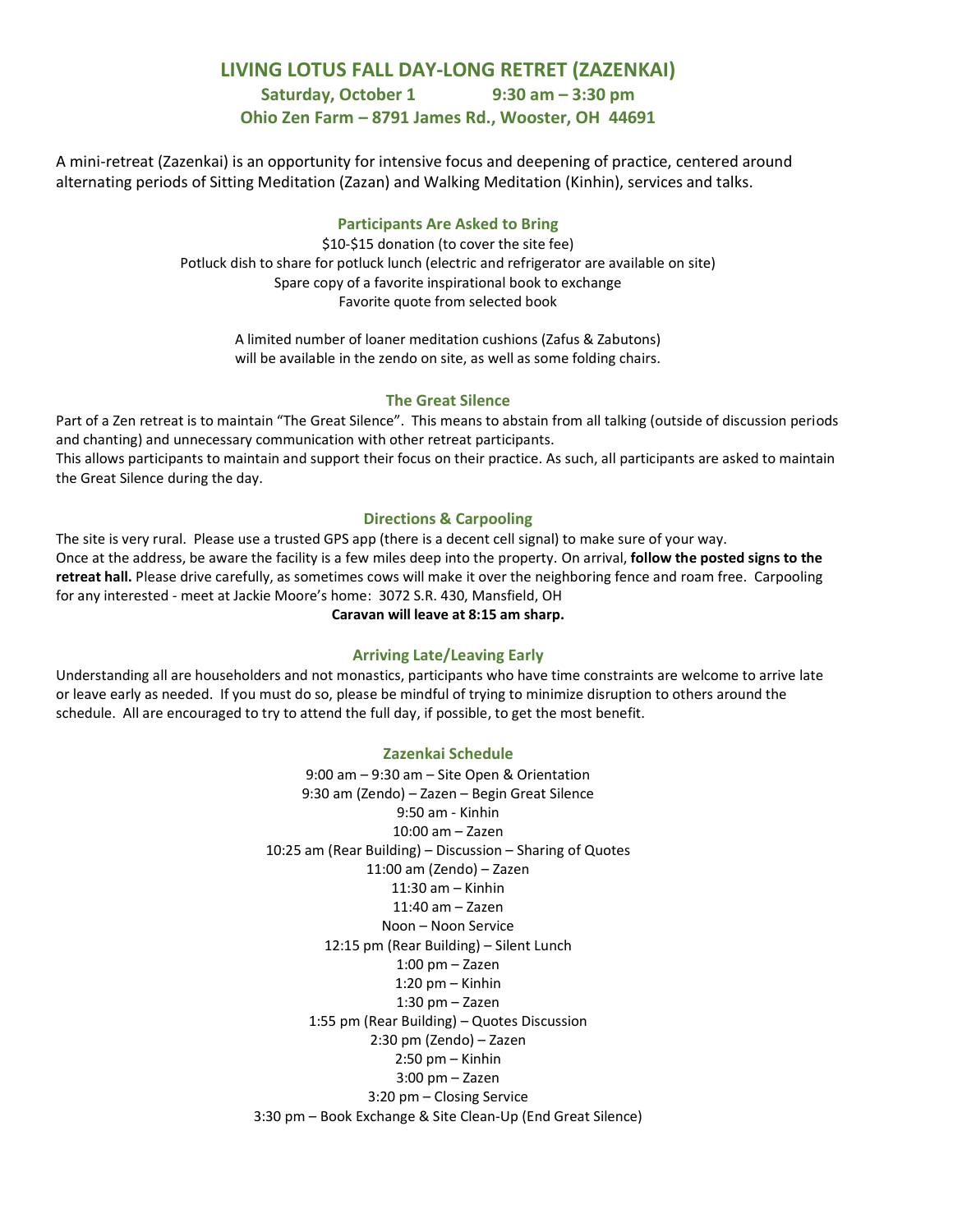# **All Souls U.U. Church**

# **RECYCLING COLLECTION DAY & ADOPT A HIGHWAY CLEAN-UP**

# **Sunday, October 9**



Please bring your recyclables to the church,

and the truck will be there

for collection before and after service.

**Listed below are the main items Milliron accepts.**

**Please keep them sorted by categories.**

**ALUMINUM CANS**: Please rinse thoroughly.

**STEEL CANS:** Please rinse thoroughly, and remove labels.

**FERROUS & NON-FERROUS MATERIALS:** Aluminum, Steel, Brass, Copper, Silver, Nickel, Platinum, Pewter, Bronze, Zinc, Die Cast, Etc.

**PLASTIC**: Please rinse thoroughly and throw away lids. Only plastic bottles and jugs with the recycle emblem stamped on the bottom. #1 PETE - such as pop bottles, and #2 HDPE such as laundry products, milk, juice, and water jugs.

**NEWSPAPER**: **No** books or magazines, phone books, or mail.

**CORRUGATED CARDBOARD**: **No** boxboard or chipboard.

**OFFICE MIX:** Please shred if able to do so.

# **AUTOMOBILE / FORKTRUCK BATTERIES**

# **PLEASE NO GLASS & PLEASE SEPARATE ALL CATEGORIES**

You are also welcome to bring recyclables to our barn prior to the collection date.

Contact Jackie or Brian Moore 419-589-7707

All of the proceeds go to All Souls U.U. Church

Thank you